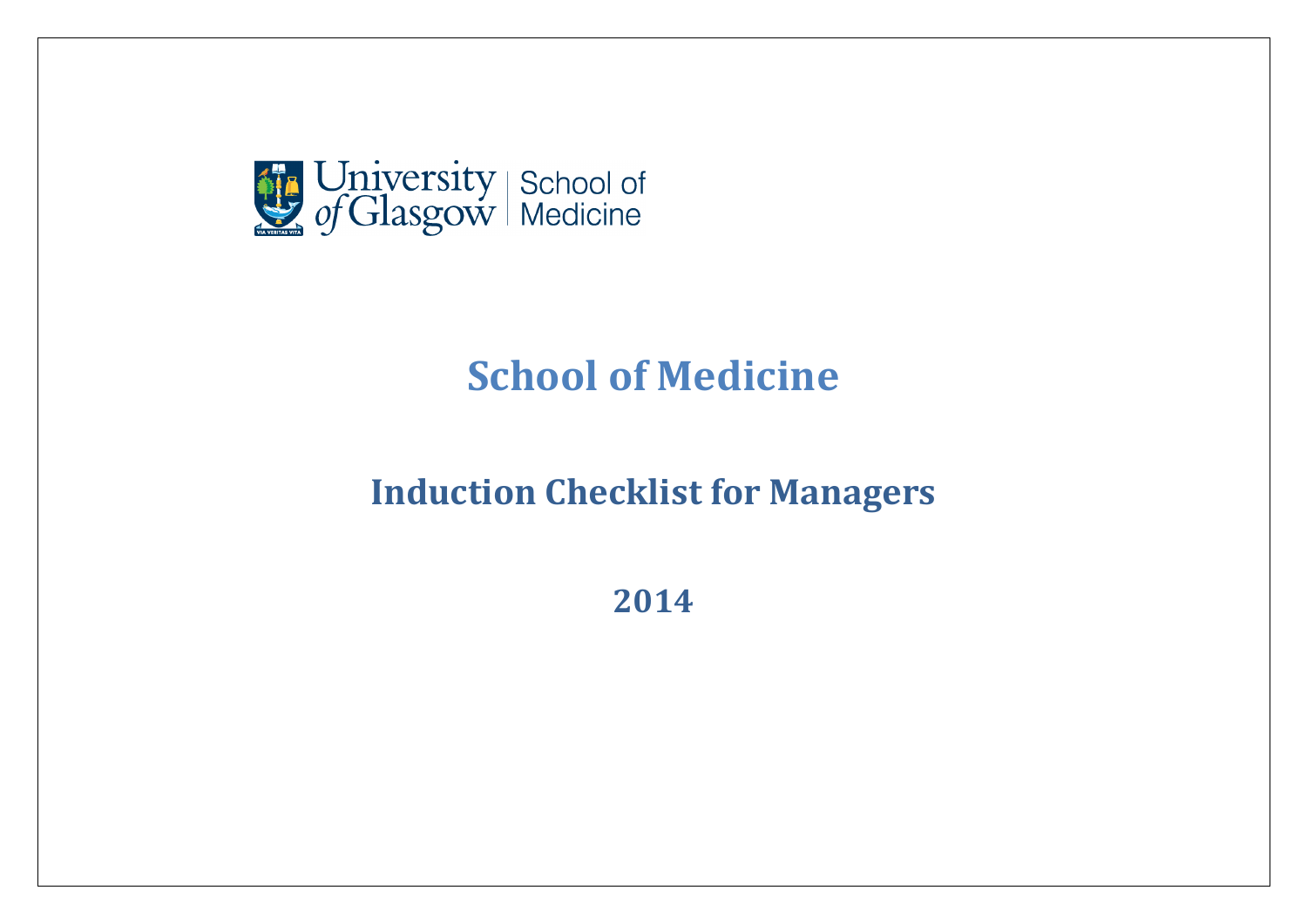## **Introduction**

This checklist provides guidance on the types of issues and information that should typically be covered during induction. This document should be read and used in conjunction with the Induction Guidelines which can be viewed at: [Induction Guidelines for Managers](http://www.gla.ac.uk/services/humanresources/policies/h-o/inductionguidelines/) Please note that certain items may not be applicable to all staff. Similarly, there may be other items/activities which will need to be added to the list. The checklist should therefore be adapted to fit with the needs of the member of staff. In addition, it may be appropriate for the line manager to delegate certain tasks to other members of the team and/or the induction buddy.

**Index:**

- **[Pre-arrival](http://www.gla.ac.uk/services/humanresources/policies/h-o/inductionguidelines/appendixa/#d.en.208376)**
- **[Introductions / General Arrangements](http://www.gla.ac.uk/services/humanresources/policies/h-o/inductionguidelines/appendixa/#d.en.208377)**
- **[Health & Safety](http://www.gla.ac.uk/services/humanresources/policies/h-o/inductionguidelines/appendixa/#d.en.208379)**
- **[Working Practices & Procedures](http://www.gla.ac.uk/services/humanresources/policies/h-o/inductionguidelines/appendixa/#d.en.208380)**
- [Role](http://www.gla.ac.uk/services/humanresources/policies/h-o/inductionguidelines/appendixa/#d.en.208381)
- **•** [Departmental Operations & Procedures](http://www.gla.ac.uk/services/humanresources/policies/h-o/inductionguidelines/appendixa/#d.en.208382)
- **-** [University Information](http://www.gla.ac.uk/services/humanresources/policies/h-o/inductionguidelines/appendixa/#d.en.208383)
- **[IT & Other Equipment](http://www.gla.ac.uk/services/humanresources/policies/h-o/inductionguidelines/appendixa/#d.en.208384)**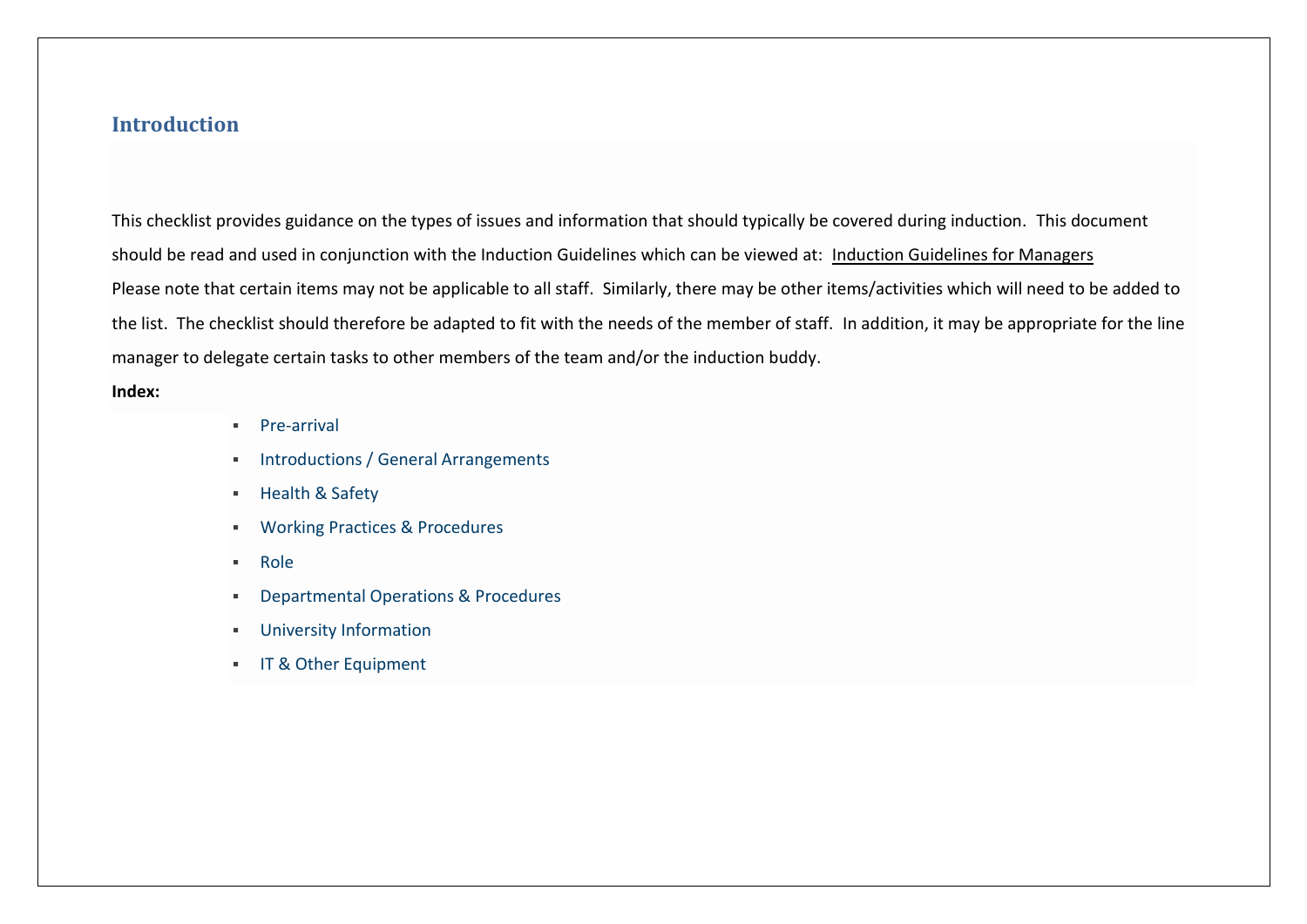| <b>PRE-ARRIVAL</b>                                                                                                                     | <b>Person</b><br>Responsible | <b>Completed</b> |
|----------------------------------------------------------------------------------------------------------------------------------------|------------------------------|------------------|
| Create induction programme (schedule meetings with relevant<br>$\bullet$<br>staff)                                                     |                              |                  |
| Issue 'welcome' letter or email (see Induction Guidelines)<br>$\bullet$                                                                |                              |                  |
| Inform others in the team/unit of the new member of staff's<br>$\bullet$<br>arrival                                                    |                              |                  |
| Identify and liaise with ' induction buddy' / mentor (if applicable)<br>$\bullet$                                                      |                              |                  |
| Organise office equipment (e.g. computer, telephone, stationery,<br>$\bullet$<br>keys etc)                                             |                              |                  |
| Ensure set up of email account / IT username<br>$\bullet$                                                                              |                              |                  |
| Organise any relevant training<br>$\bullet$                                                                                            |                              |                  |
| Book place on next University induction event<br>$\bullet$                                                                             |                              |                  |
| Ensure documentation is available e.g. copies of relevant policies<br>$\bullet$<br>etc                                                 |                              |                  |
| Confirm start date and time with initial point of<br>$\bullet$<br>contact/receptionist                                                 |                              |                  |
| Ensure member of staff has provided Corporate HR with pre-<br>$\bullet$<br>employment/working permission documents prior to start date |                              |                  |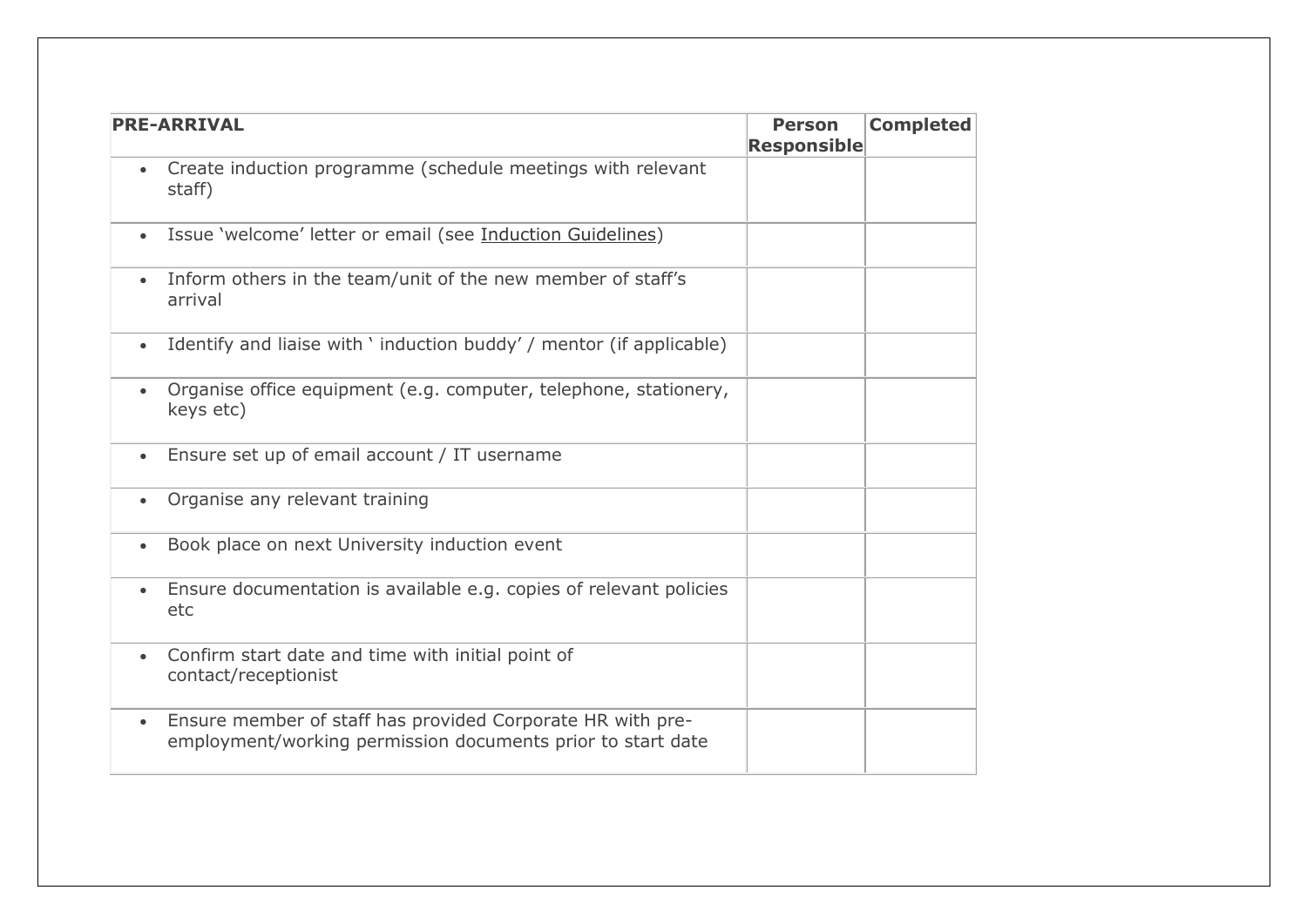| <b>INTRODUCTIONS / GENERAL ARRANGEMENTS (To be covered)</b><br>on day $1)$                                                                                       | <b>Person</b><br>Responsible | <b>Completed</b> |
|------------------------------------------------------------------------------------------------------------------------------------------------------------------|------------------------------|------------------|
| • Welcome by line manager/supervisor (explain arrangements<br>for induction programme & refer member of staff to induction<br>webpages)                          |                              |                  |
| Introduce to departmental/team colleagues<br>$\bullet$                                                                                                           |                              |                  |
| Introduce to induction buddy / mentor (if applicable)<br>$\bullet$                                                                                               |                              |                  |
| Arrange for member of staff to visit Corporate HR to collect<br>$\bullet$<br>their staff ID card                                                                 |                              |                  |
| Ensure P45 & bank details have been forwarded to Payroll<br>$\bullet$                                                                                            |                              |                  |
| Ensure the person knows about Local facilities:<br>$\bullet$<br>workplace/area; equipment; toilets; kitchen; rest facilities; car<br>parking; bike shelters; etc |                              |                  |
| Check email account / IT username active<br>$\bullet$                                                                                                            |                              |                  |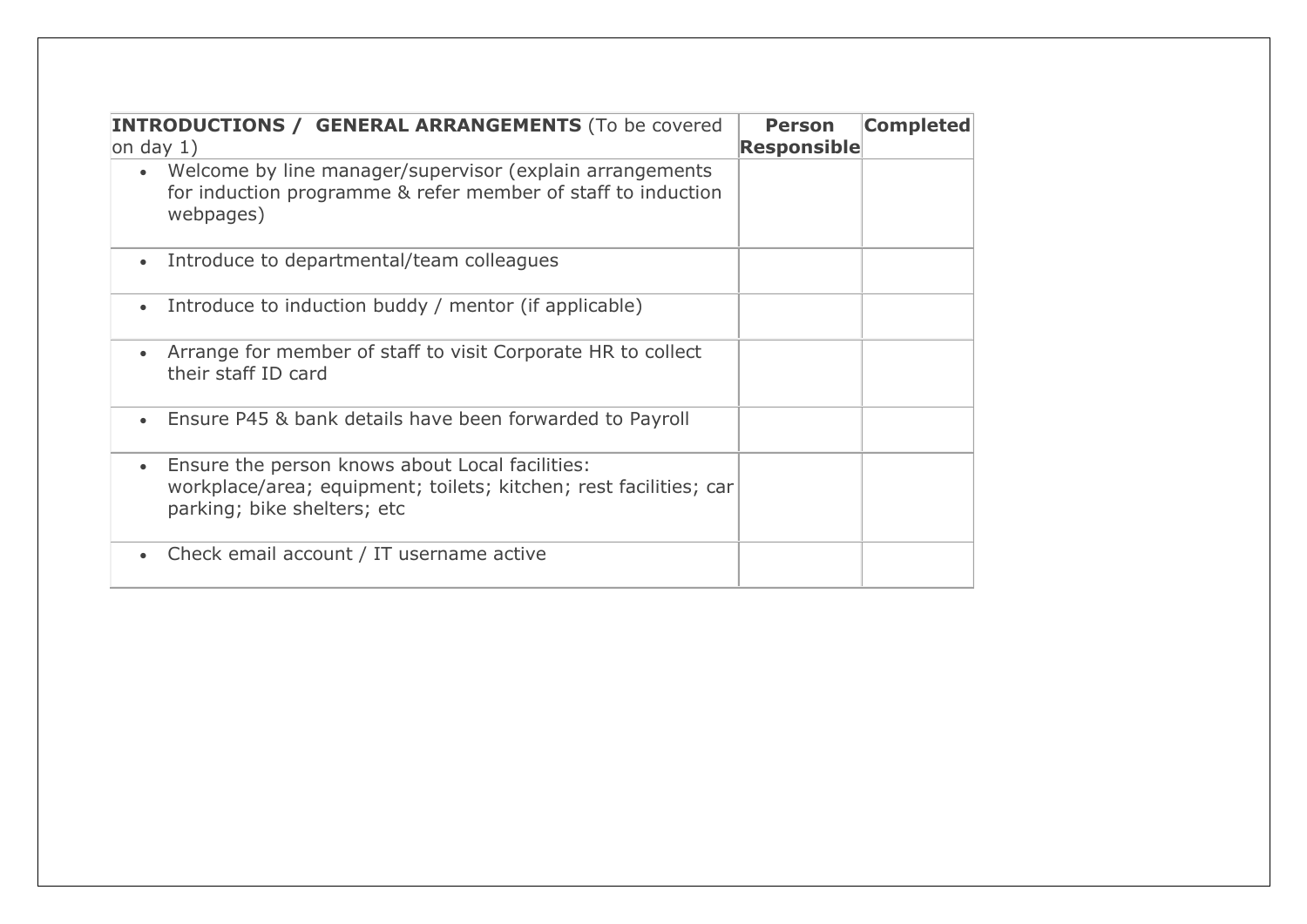| HEALTH & SAFETY (To be covered on day 1)                            | <b>Person</b><br><b>Responsible</b> | <b>Completed</b> |
|---------------------------------------------------------------------|-------------------------------------|------------------|
| Fire alarm, evacuation and emergency procedures<br>$\bullet$        |                                     |                  |
| Identify first aider/s and how they can be contacted<br>$\bullet$   |                                     |                  |
| • Location of first aid kit & fire extinguishers                    |                                     |                  |
| Accident/incident reporting procedures<br>$\bullet$                 |                                     |                  |
| Specialist health & safety procedures/training (if applicable)      |                                     |                  |
| Refer member of staff to Health, Safety & Wellbeing e-<br>induction |                                     |                  |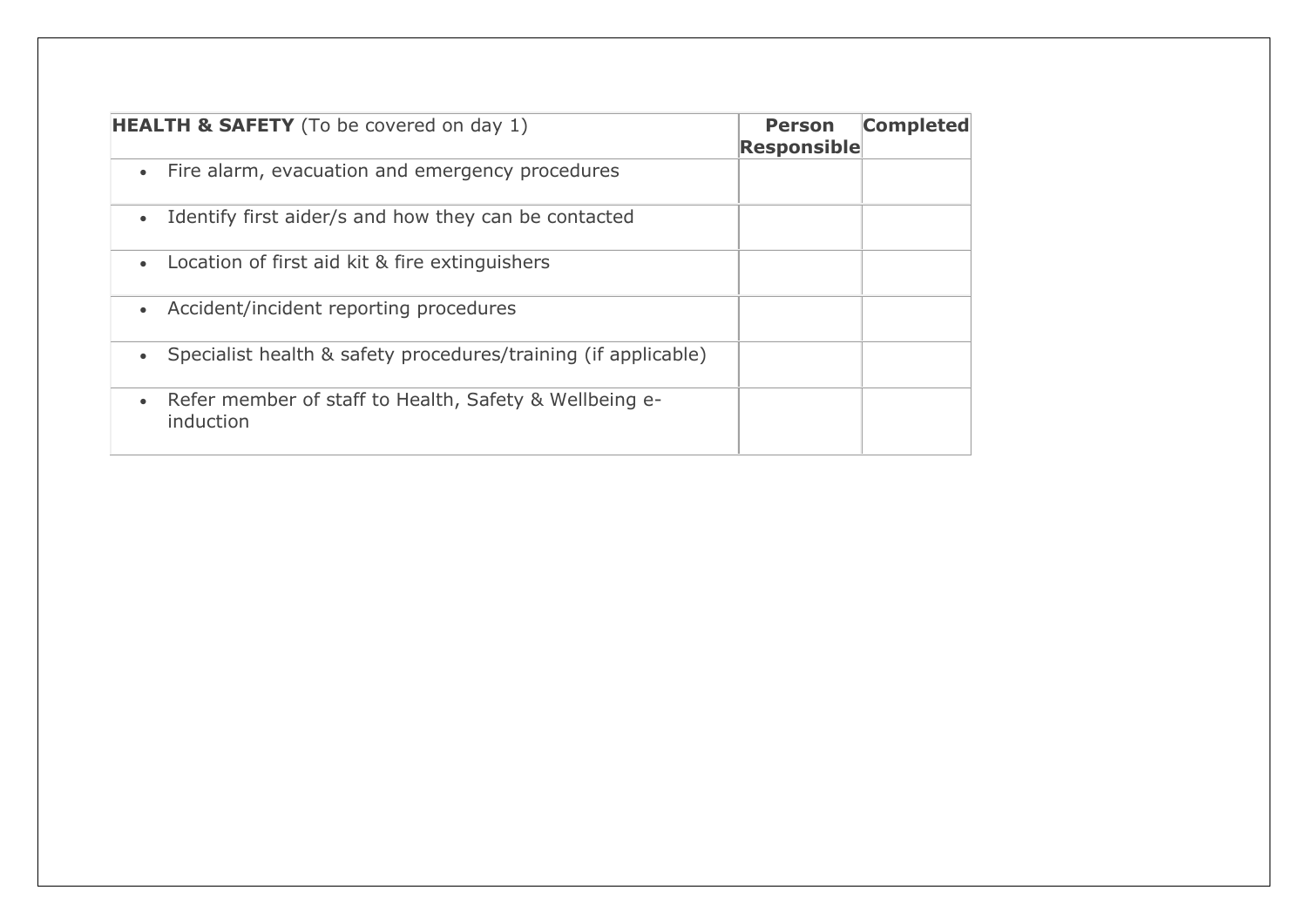| <b>WORKING PRACTICES &amp; PROCEDURES (Week)</b><br> 1)                          | <b>Person</b><br><b>Responsible</b> | <b>Completed</b> |
|----------------------------------------------------------------------------------|-------------------------------------|------------------|
| Hours of work, breaks, flexi-time (where<br>$\bullet$<br>relevant), time-keeping |                                     |                  |
| Sickness notification & reporting procedures<br>$\bullet$                        |                                     |                  |
| Annual leave procedures (booking/taking<br>$\bullet$<br>leave etc)               |                                     |                  |
| • Refer to relevant HR policies/procedures                                       |                                     |                  |
| Refer to Equality & Diversity e-induction<br>$\bullet$                           |                                     |                  |
| • Remind of need for confidentiality                                             |                                     |                  |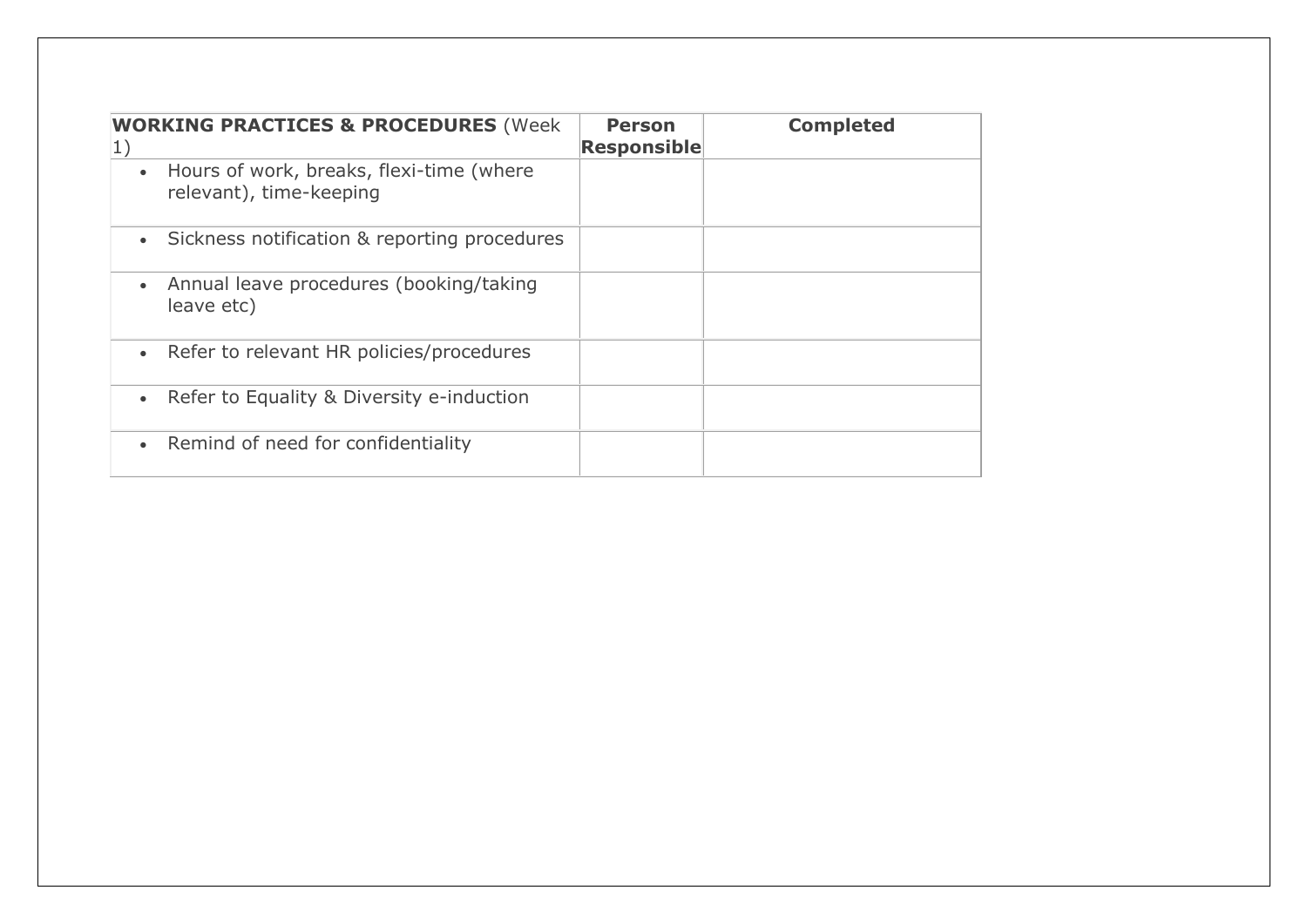| <b>ROLE</b>                                                                                                                                                                  | <b>Person</b><br><b>Responsible</b> | <b>Completed</b> |
|------------------------------------------------------------------------------------------------------------------------------------------------------------------------------|-------------------------------------|------------------|
| Clarify job description (key duties and responsibilities)<br>$\bullet$                                                                                                       |                                     |                  |
| Expected performance standards / appropriate conduct<br>$\bullet$                                                                                                            |                                     |                  |
| Explain how role fits in with College and University objectives<br>$\bullet$                                                                                                 |                                     |                  |
| Underline the importance of all staff contributing to the<br>$\bullet$<br>delivery of world leading research and teaching and how their<br>specific role helps deliver this. |                                     |                  |
| Key internal / external contacts<br>$\bullet$                                                                                                                                |                                     |                  |
| Probationary process<br>$\bullet$                                                                                                                                            |                                     |                  |
| Performance & development review process<br>$\bullet$                                                                                                                        |                                     |                  |
| Review training needs (as identified at interview stage)<br>$\bullet$                                                                                                        |                                     |                  |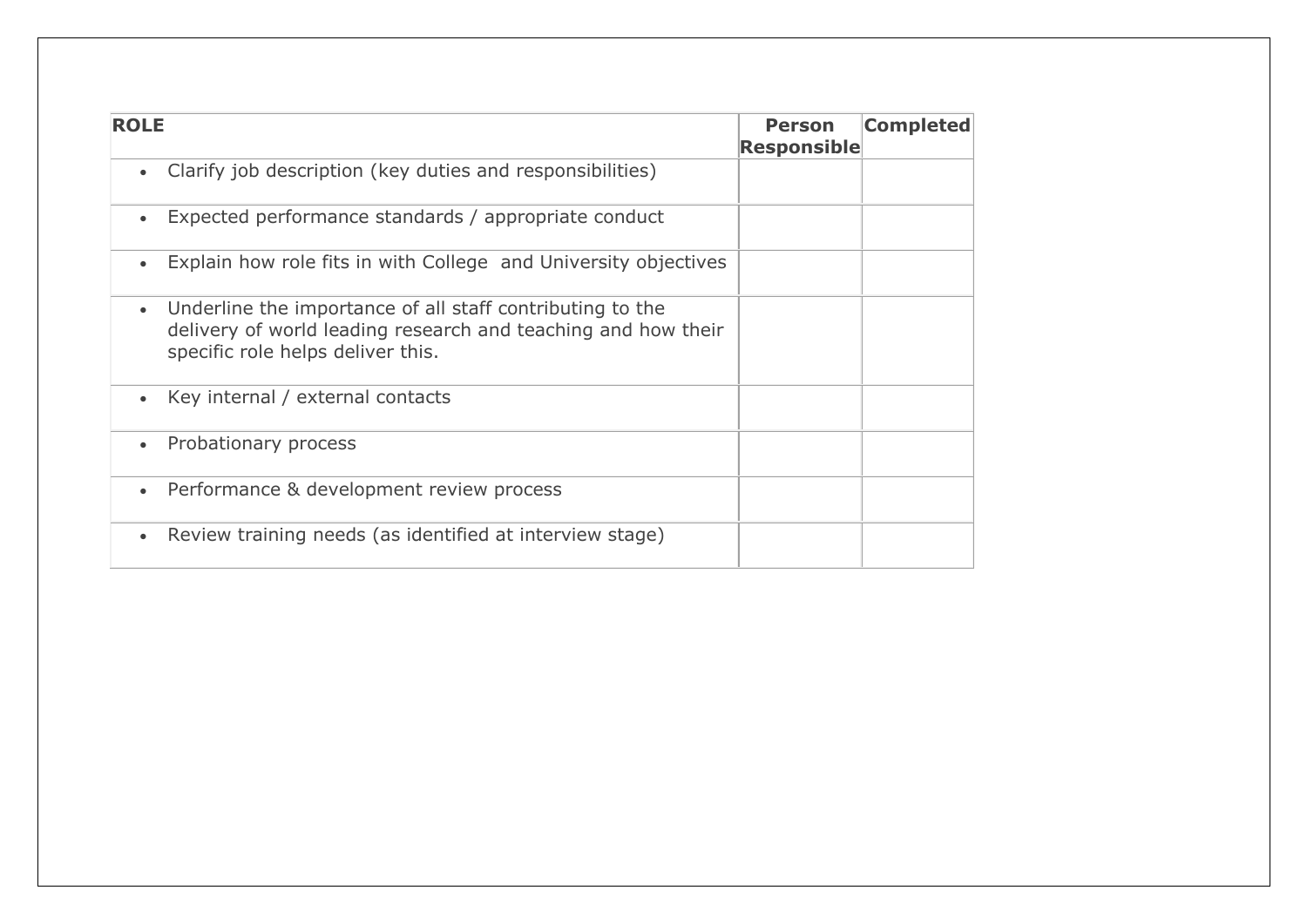| <b>DEPARTMENTAL OPERATIONS &amp; PROCEDURES</b>                       | <b>Completed</b><br><b>Person</b><br><b>Responsible</b> |
|-----------------------------------------------------------------------|---------------------------------------------------------|
| Meet key contacts within the School/RI/Service<br>$\bullet$           |                                                         |
| School/RI/Service objectives & strategic plan                         |                                                         |
| Organisational chart/staff lists                                      |                                                         |
| Calendar of events, meetings & communications<br>$\bullet$            |                                                         |
| Social activities/networks                                            |                                                         |
| Finance procedures e.g. purchasing, expenses, travel                  |                                                         |
| Training & development opportunities                                  |                                                         |
| Administrative systems e.g. booking rooms, ordering<br>stationery etc |                                                         |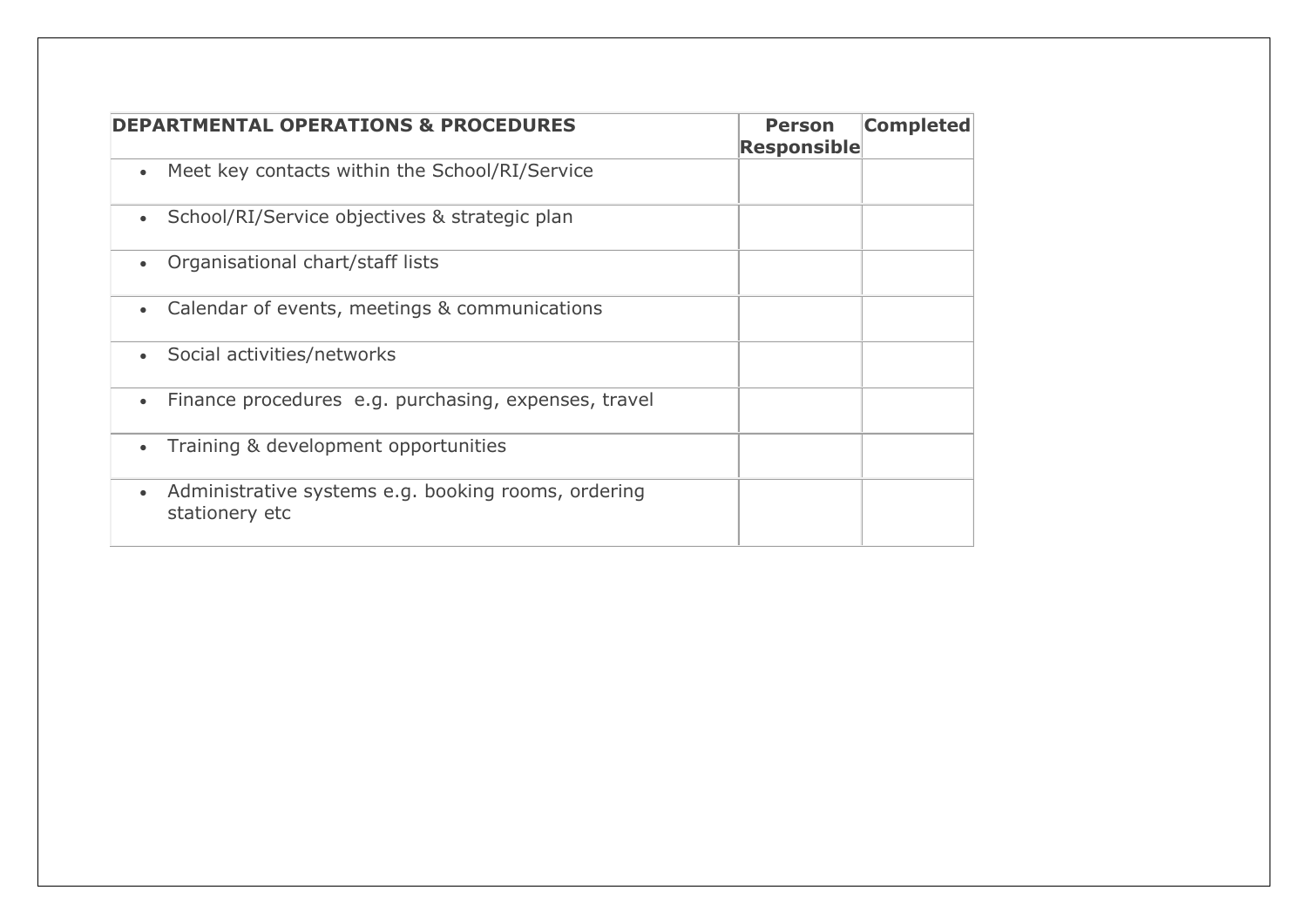| UNIVERSITY INFORMATION                                                                                       | <b>Person</b><br><b>Responsible</b> | Completed |
|--------------------------------------------------------------------------------------------------------------|-------------------------------------|-----------|
| University vision, objectives and structure<br>$\bullet$                                                     |                                     |           |
| Tour of campus<br>$\bullet$                                                                                  |                                     |           |
| University induction event (encourage attendance)<br>$\bullet$                                               |                                     |           |
| University communications (MyGlasgow, campus e-<br>$\bullet$<br>news/magazine etc)                           |                                     |           |
| <b>Staff directory</b><br>$\bullet$                                                                          |                                     |           |
| Campus facilities: catering, library, sport and other social<br>$\bullet$<br>facilities                      |                                     |           |
| Support services - Human Resources, Occupational Health,<br>$\bullet$<br><b>Employee Counselling Service</b> |                                     |           |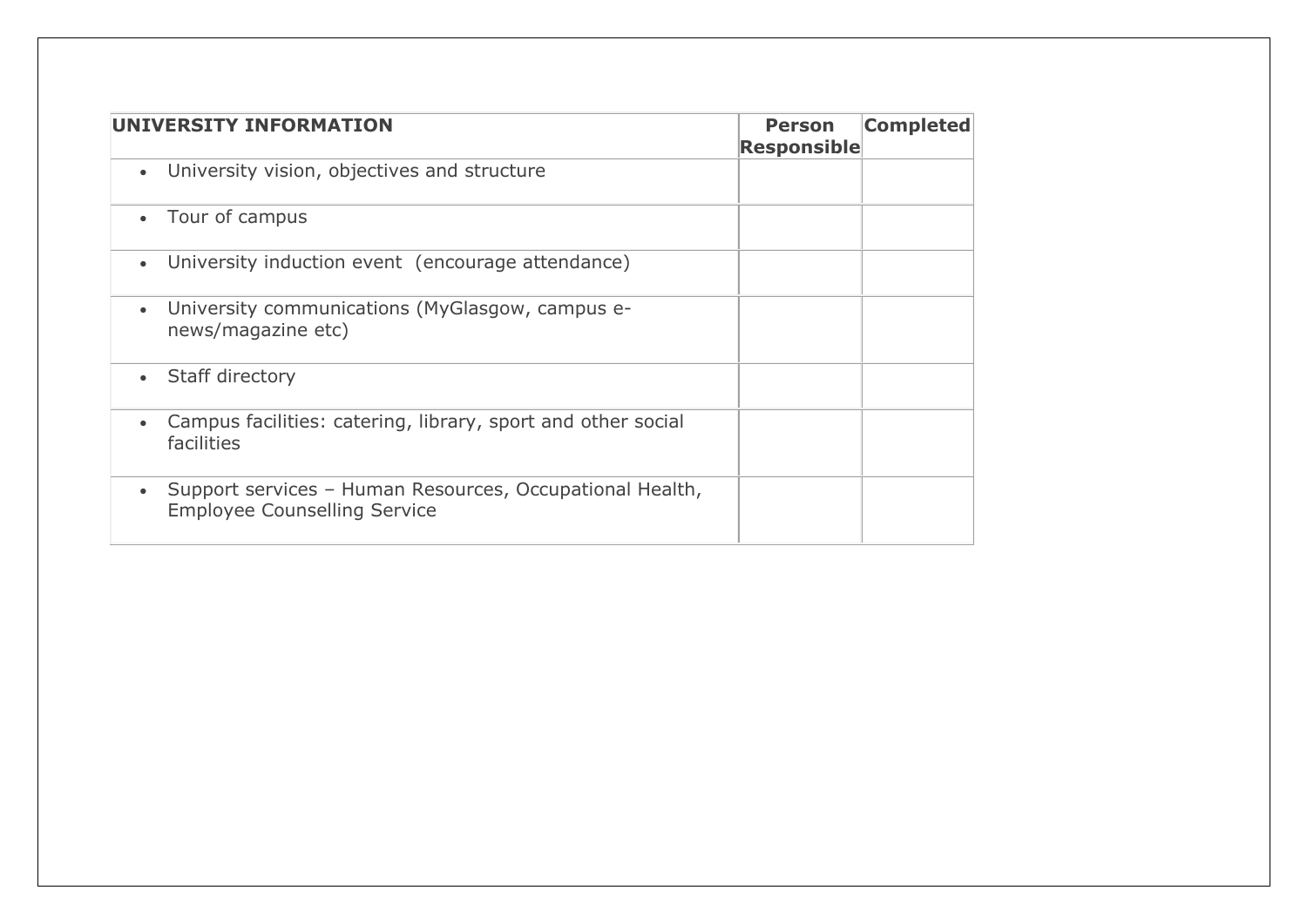| <b>IT &amp; OTHER EQUIPMENT</b>                                           | <b>Person</b><br><b>Responsible</b> | <b>Completed</b> |
|---------------------------------------------------------------------------|-------------------------------------|------------------|
| · IT system, shared drives, directory structure etc                       |                                     |                  |
| • Email & calendar system (use of webmail & VPN)                          |                                     |                  |
| Employee Self Service / Manager Self Service<br>$\bullet$                 |                                     |                  |
| Internet, telephone & email usage (refer to IT usage policy)<br>$\bullet$ |                                     |                  |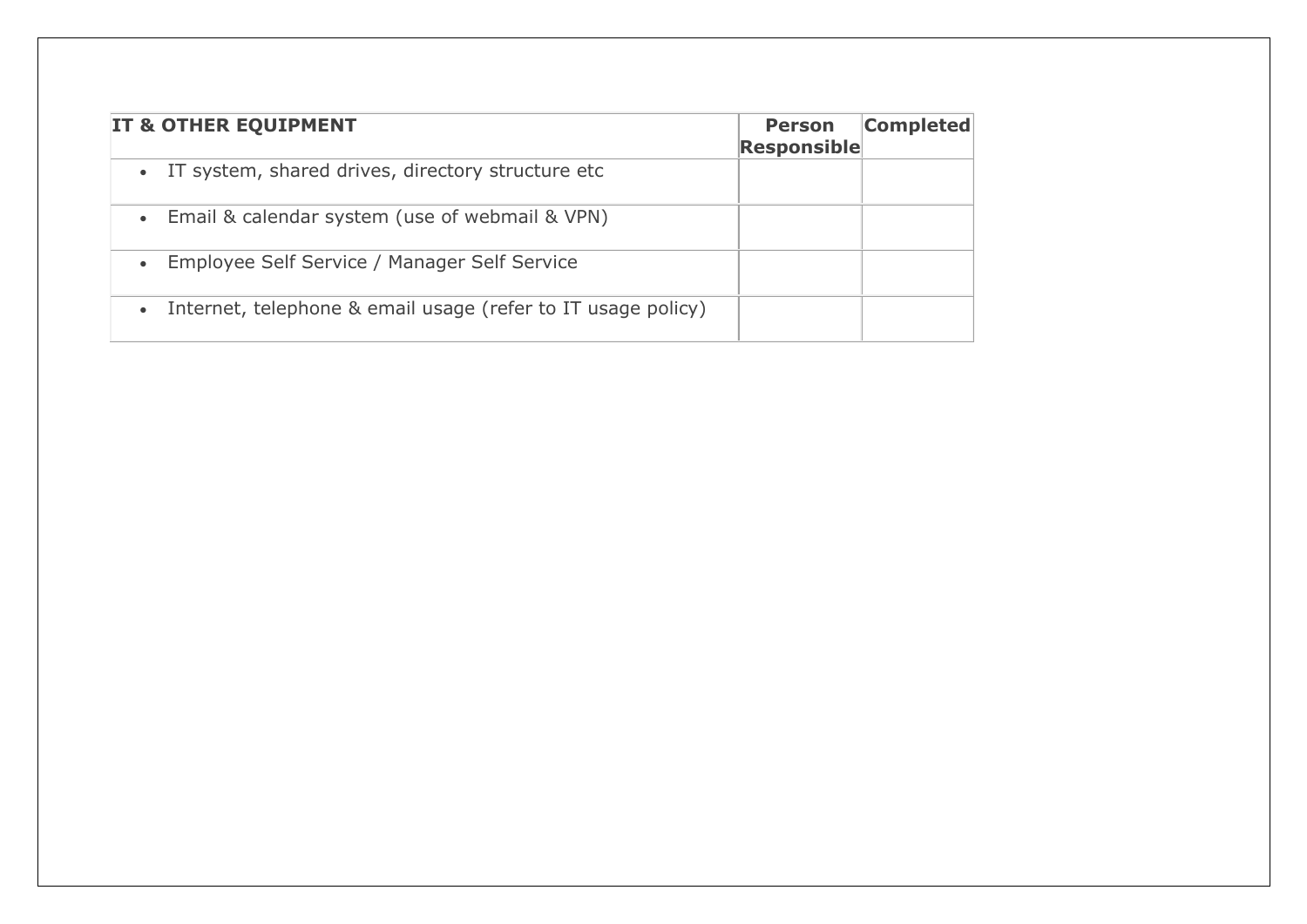## **An Induction Buddy**

New staff may benefit from knowing that there is a designated colleague there to help them settle in, and to whom they can turn for general information and guidance, particularly during the first few days and weeks of the job. An induction 'buddy' essentially acts as a link between the new member of staff and the School/RI/Service within which they will be working.

#### **The Role of the Buddy**

The main purpose of the buddy is to:

- Provide an informal point of reference and friendly face in the first few weeks/months of the job;
- Help answer day-to-day questions and general queries that the new member of staff may have about the team/unit and the role;
- Help encourage communication, and prevent the new member of staff feeling isolated;
- Act as a link with other staff members;
- Help with the orientation process.

#### **Criteria for a buddy**

A buddy should be selected on a voluntary basis, and should be:

- An experienced staff member from within the same team/unit as the new recruit;
- Ideally on the same or similar grade as the member of staff, and from a similar role;
- Someone who can be trusted to give accurate information.

The individual who is selected to act as a buddy should be provided with a clear brief in terms of their remit and role in the induction process.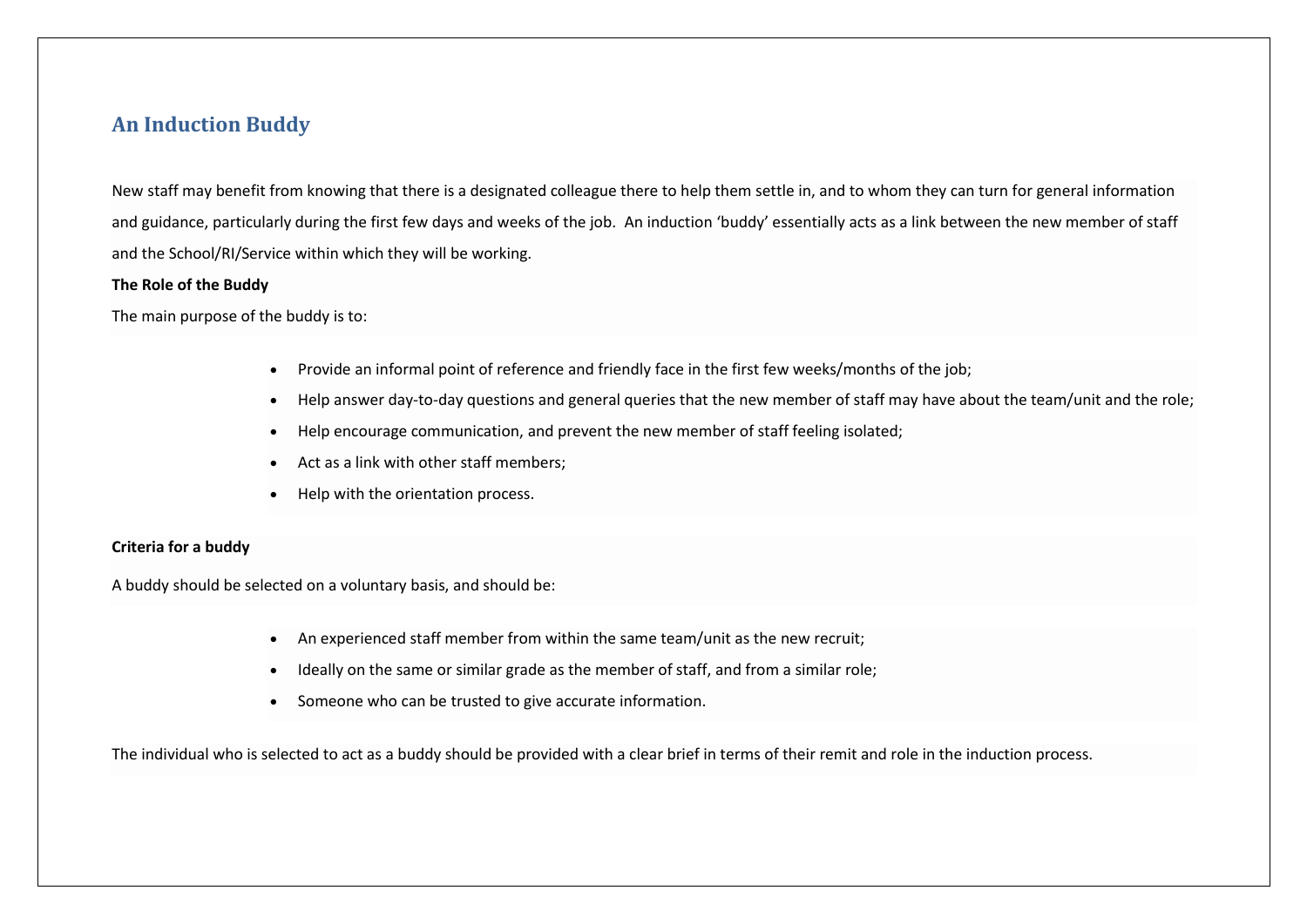## **Welcome letter**

It is suggested that the new start receive a personal letter of welcome from their line manager and some information on what to expect on their first day, lunch arrangements etc. The letter should also request that the new member of staff report for work at 10am; this allows everyone in the School/RI/Service to be prepared. A copy of the Induction Programme planned for them should also be provided.

Below is an example of a welcome letter, areas in bold should be amended appropriately:

#### *Dear A N Other*

*We are delighted that you will be joining us on DD Month Year and look forward to welcoming you to the School. Please report to the XX Office Location, at 10am and ask for myself.*

#### *Enclosed you will find:*

- *A booklet that introduces the School.*
- *Staff list and contact details.*
- *An Induction Programme that I hope will help you to settle in as soon as possible. This programme will provide you with the key information that you will need about the School, the University and your new role here.*

*You will also find some useful information on our website:*

### *<http://www.gla.ac.uk/schools/medicine/>*

*I have arranged for A MEMBER OF STAFF to have lunch with you on your first day. I hope this is acceptable to you.*

*In the meantime, if you require any further information, please do not hesitate to contact me.*

*Yours sincerely*

*Line Manager*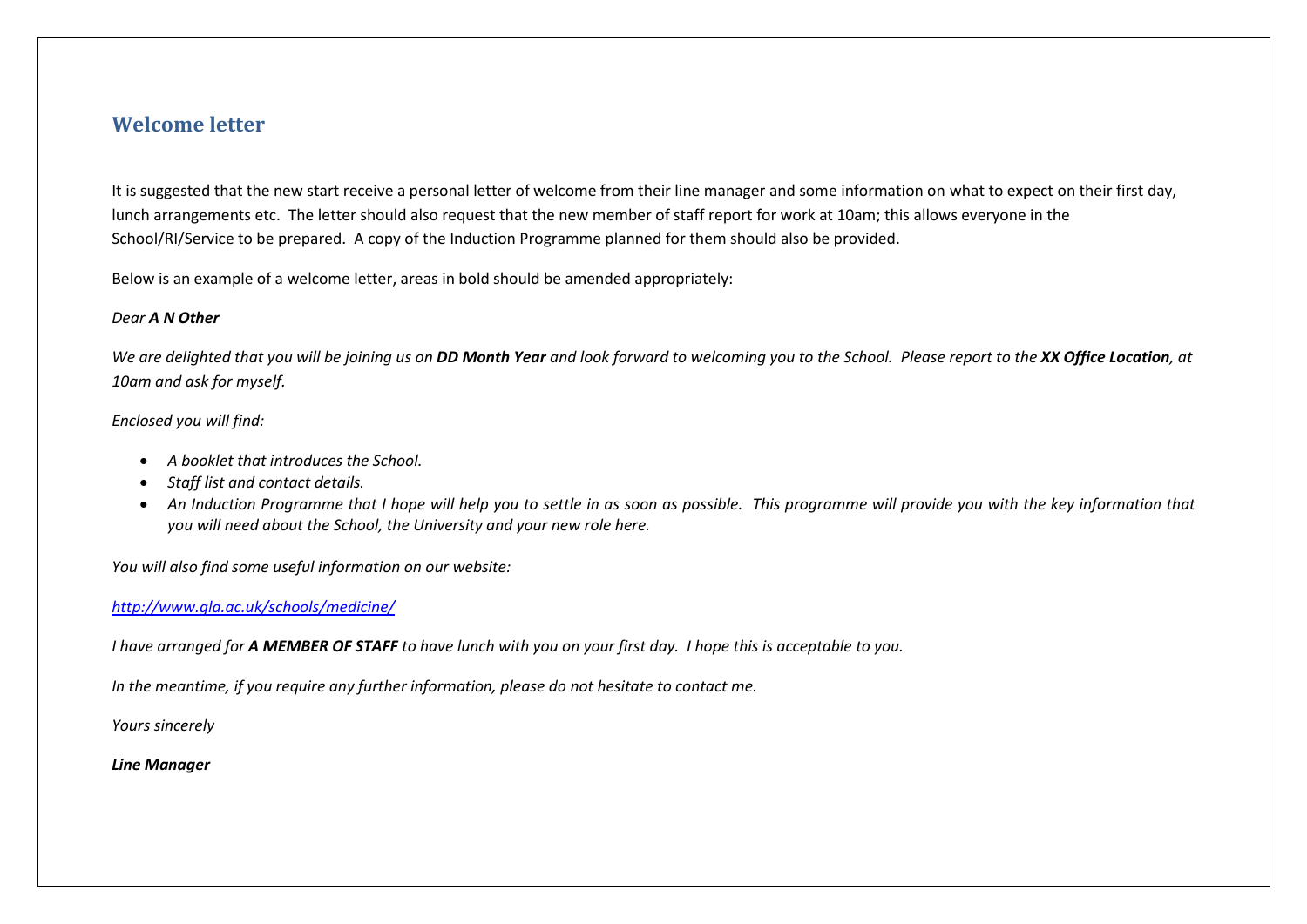Below you will see suggested areas to cover in a new member of staffs an induction programme:

| <b>SESSION</b>                                | <b>SUGGESTED CONTENT OF SESSION</b>                                                                                                                 |
|-----------------------------------------------|-----------------------------------------------------------------------------------------------------------------------------------------------------|
| Introduction to the School                    | Mission, Vision, Objectives of the School<br>$\bullet$                                                                                              |
|                                               | How the School fits in to the wider University<br>$\bullet$                                                                                         |
| <b>HOS or Head of Section</b>                 | Section structure                                                                                                                                   |
|                                               | Give question sheet for use in final review meeting<br>٠                                                                                            |
| Introduction to other members of staff        | Go through Section organisation chart<br>$\bullet$                                                                                                  |
|                                               | Discuss roles and responsibilities of staff in the Section in general terms<br>$\bullet$                                                            |
| <b>Line Manager</b>                           | May also want to extend time to allow visits to key contacts outwith the School<br>٠                                                                |
|                                               |                                                                                                                                                     |
| Physical/Virtual Orientation                  | All key operational and social areas to be visited (e.g. Offices, Labs, Refectory, Library)<br>$\bullet$                                            |
| <b>Line Manager/Nominee</b>                   | Familiarisation with School/Section website                                                                                                         |
|                                               |                                                                                                                                                     |
| <b>Terms and Conditions</b>                   | Hours of work, pay day, increments, P45 to payroll pension, holiday entitlement<br>$\bullet$                                                        |
|                                               | Procedure for requesting holidays, sickness procedure, internet and e-mail usage<br>$\bullet$                                                       |
| Local Senior Administrator/Nominee            | Other University procedures e.g. probation (if applicable), discipline, grievance, competence etc.<br>٠                                             |
|                                               | Joining Stevenson Building, Joining Library, Parking permit procedure etc.<br>٠                                                                     |
| Culture of the School                         | Dress Code, lunch arrangements, timekeeping, housekeeping (e.g. kitchen etiquette, tea and coffee rota), covering for sickness and<br>$\bullet$     |
| <b>Local Senior Administrator/Nominee</b>     | holidays, answering telephone calls when others are not at desk, passing on messages, social activities                                             |
|                                               | <b>Equality and Diversity</b><br>$\bullet$                                                                                                          |
|                                               |                                                                                                                                                     |
| Office Systems                                | How to answer telephone, filing systems and dealing with reception/visitors<br>$\bullet$                                                            |
|                                               | How to login to computer (security issues), how to use e-mail, shared drives and intranet<br>٠                                                      |
| Local Senior Administrator/Desktop Technician | Room bookings<br>$\bullet$                                                                                                                          |
| Informal review meeting                       | It is important that the Induction Programme is reviewed as it progresses to ensure it is effective. At the end of the first day it is<br>$\bullet$ |
|                                               | important for the Line Manager and the new member of staff to review the first day. This is important to ensure that the new                        |
|                                               | member of staff is clear what the following few days will entail and for the Line Manager to ensure that the new member of staff                    |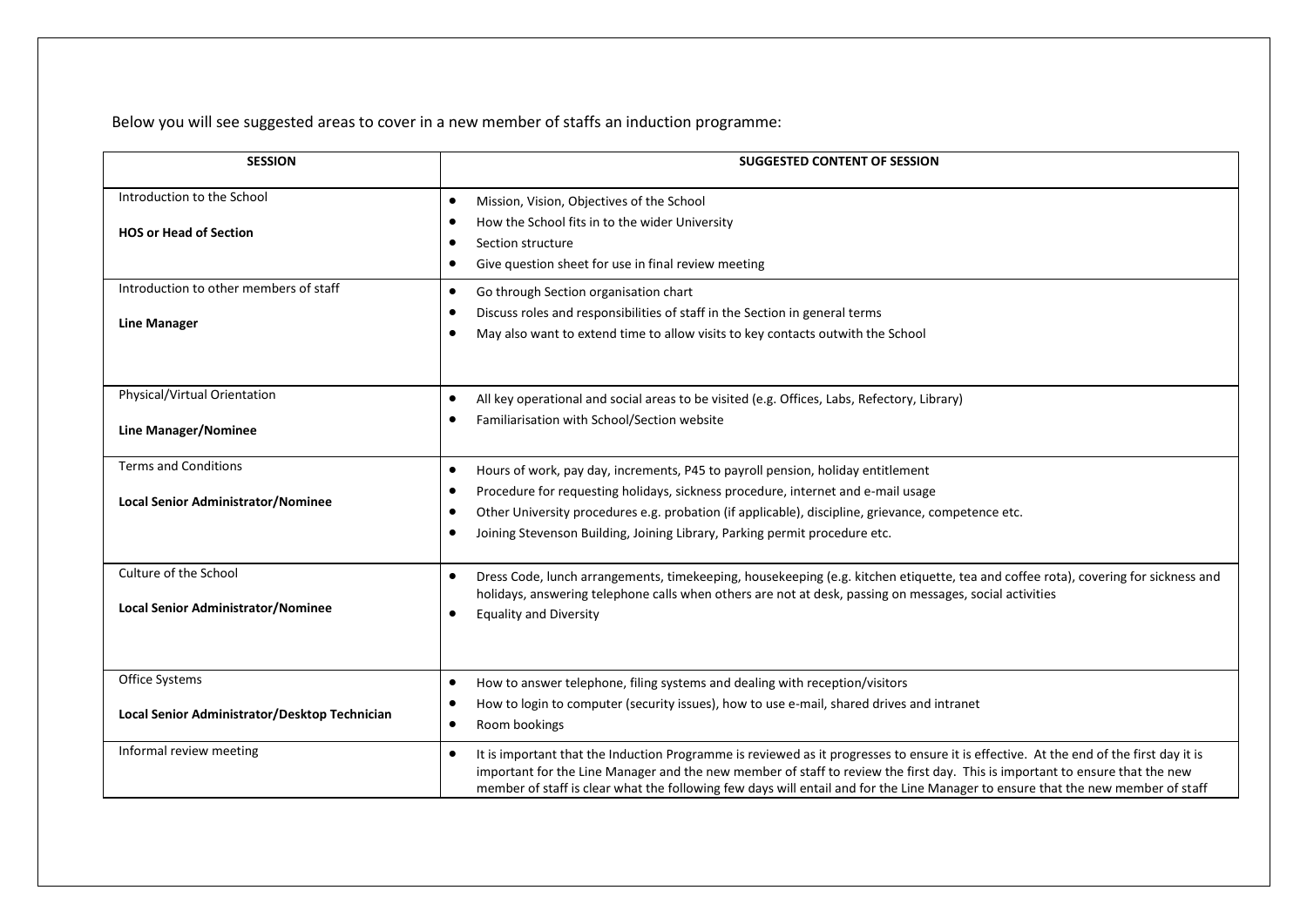| has started to settle in                                                                                                           |
|------------------------------------------------------------------------------------------------------------------------------------|
|                                                                                                                                    |
| Give induction review form for completion before final review meeting                                                              |
| Fix up time for final review meeting                                                                                               |
|                                                                                                                                    |
| Physical - fire exits, fire alarms, fire evacuation procedure, fire-training arrangements, manual handling, first-aid arrangements |
| VDU – DSE requirements and arrangements                                                                                            |
| Access to seminar rooms/lecture theatres and log in procedure                                                                      |
|                                                                                                                                    |
| Specifics of job role - (job descriptions)                                                                                         |
| What is expected from them, from whom                                                                                              |
| How their performance will be reviewed (performance management)                                                                    |
| Training and Development Opportunities available to staff (Staff Development Service)                                              |
| Personal Development Planning (see Performance Management Policy) unless covered by Probation Policy in which case the             |
| Probation Policy would apply                                                                                                       |
| It is important that the Induction programme is reviewed at the end of the programme. At this point the Line Manager and the new   |
| member of staff should review if the objectives of the Induction programme have been met and agree the next stage of               |
| development for the new member of staff (the Probation Policy may apply)                                                           |
|                                                                                                                                    |
|                                                                                                                                    |
|                                                                                                                                    |
|                                                                                                                                    |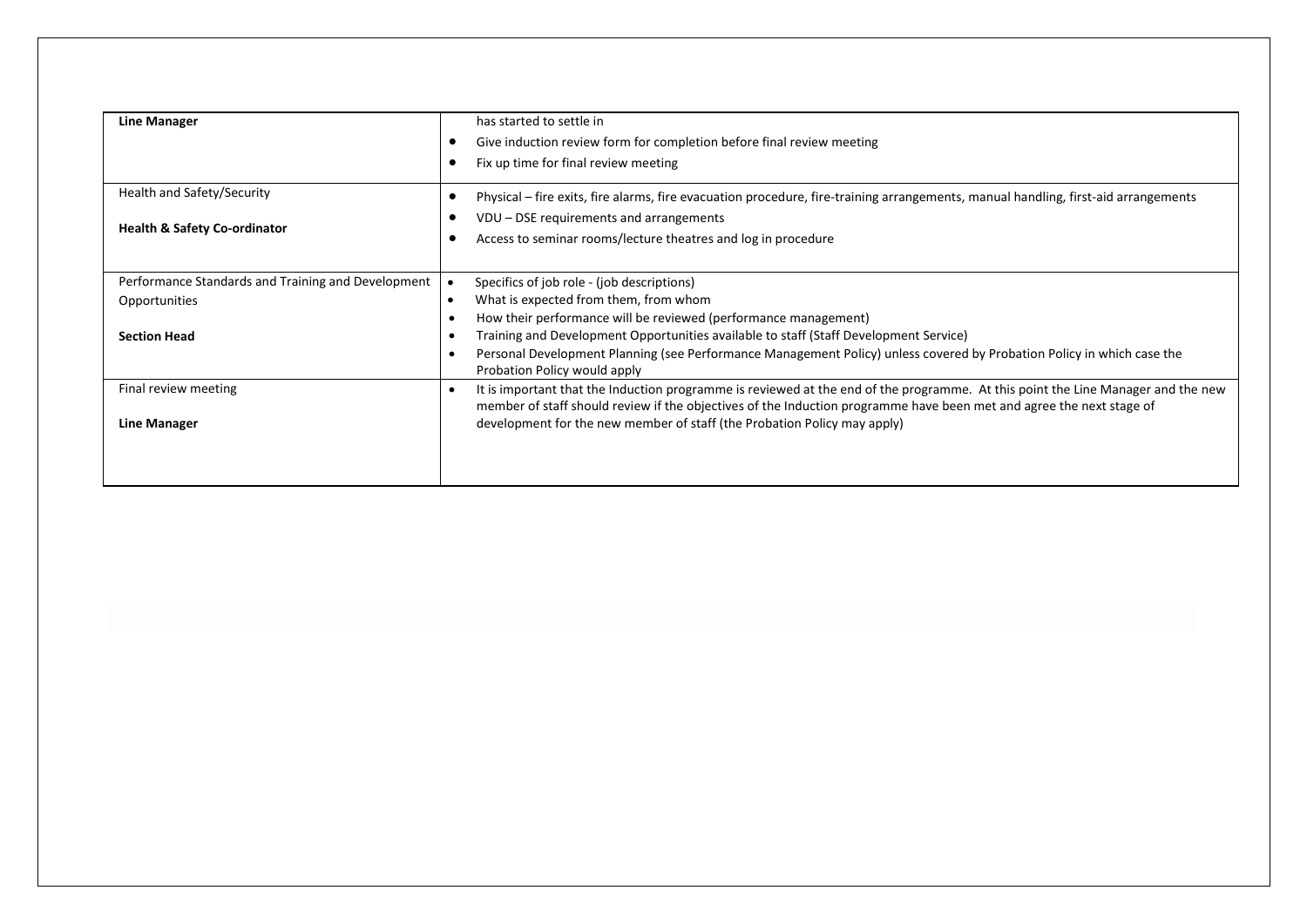## **Induction information sheet**

As you go along note the answers to the following questions. The purpose of the document is to identify any information you may have missed during the Induction Programme. If you are unsure of any of the answers please speak to your Line Manager.

**Name**: \_\_\_\_\_\_\_\_\_\_\_\_\_\_\_\_\_\_\_\_\_\_\_\_\_\_\_\_\_\_Date: \_\_\_\_\_\_\_\_\_\_\_

1. Who are the first-aiders in the department and how would you contact them?

2. If you had a question about your computer, who in the department would you contact in the first instance?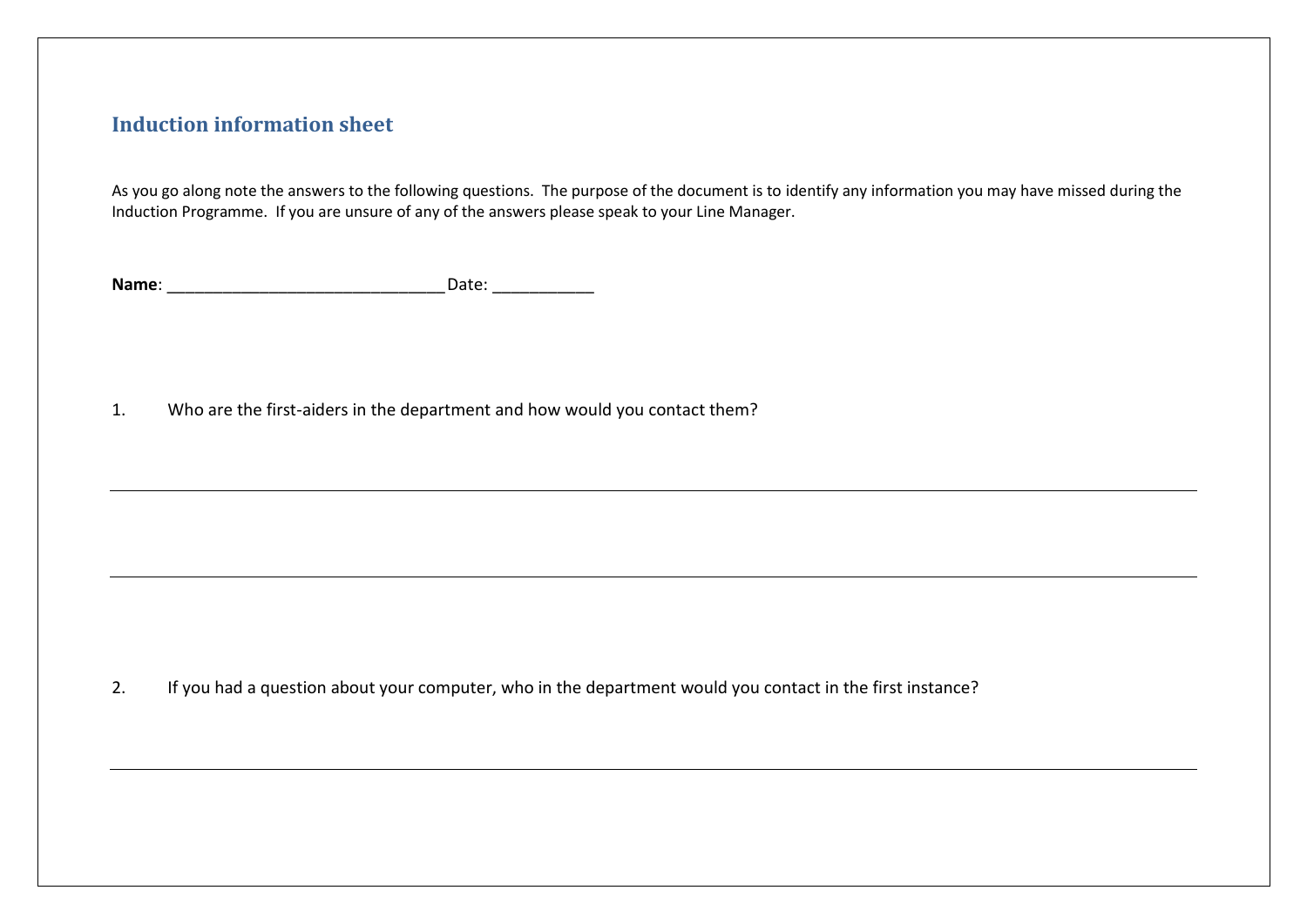3. Who in your section is the Health and Safety contact and who is the overall departmental Health and Safety co-ordinator?

4. If the fire alarm sounds, from your workstation, where is the nearest exit and where should you assemble?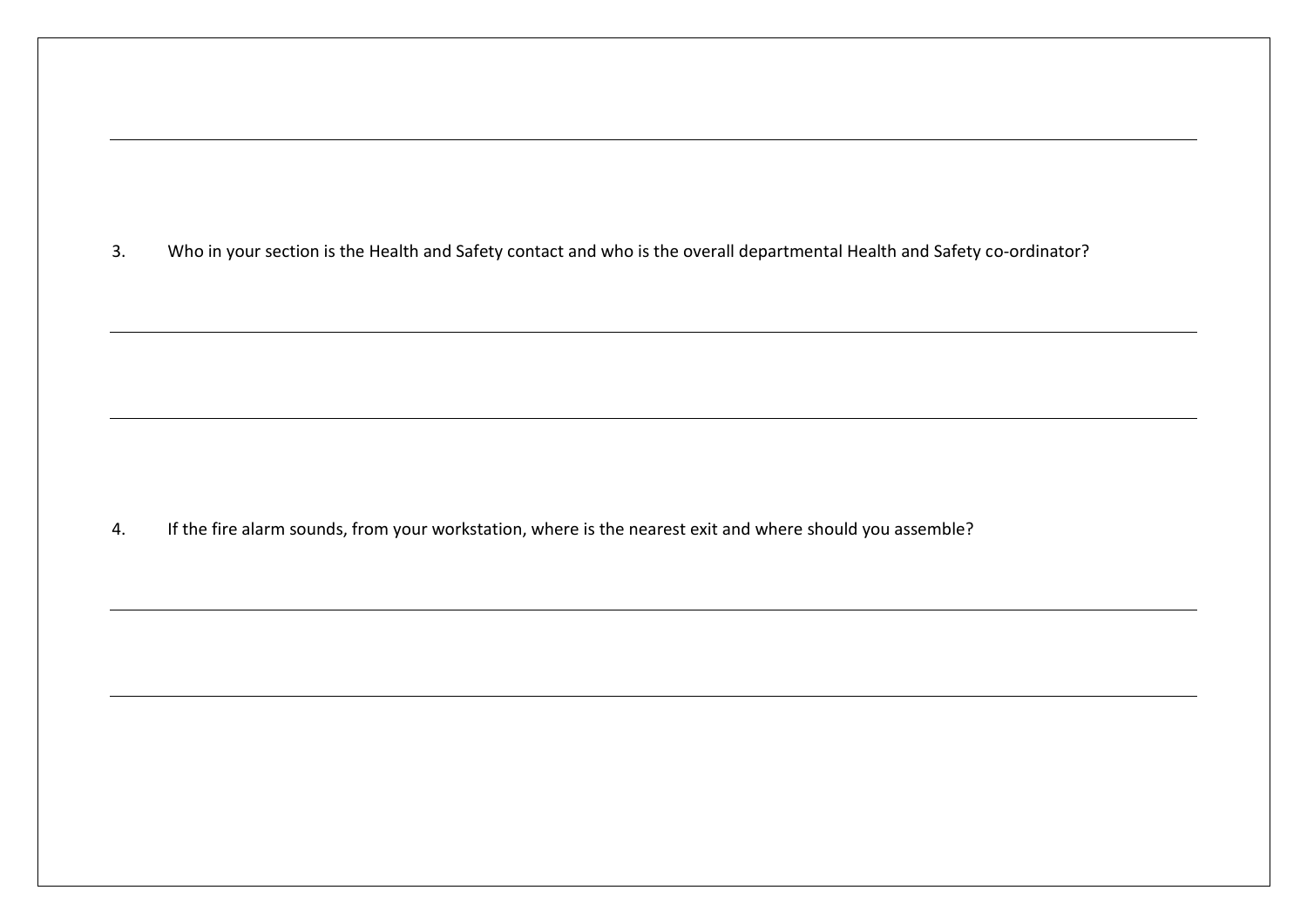| 5. | How should you answer the telephone in the department? |  |  |
|----|--------------------------------------------------------|--|--|
|----|--------------------------------------------------------|--|--|

6. What is the procedure in the department for requesting a holiday?

7. If you are unable to come to work due to illness, what is the procedure in the department for reporting this?